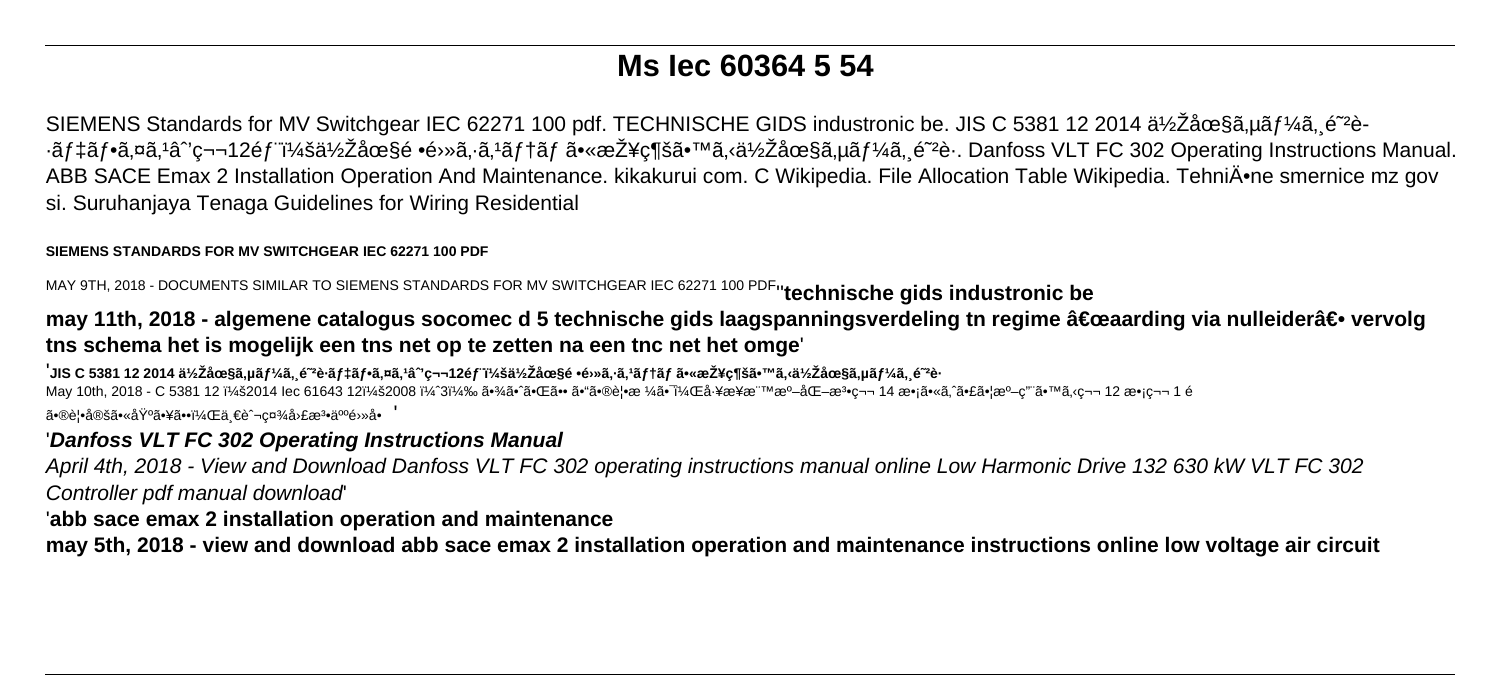#### breakers sace emax 2 power tool pdf manual download

### 'kikakurui com

May 7th, 2018 - b 9960 1 :2008 ï¼^5) 㕾ã•^㕌ã•• ã•"㕮覕æ ¼ã•¯ï¼Œå⋅¥æ¥æ¨™æº–化æЗ•第 14 æ•¡ã•«ã,^㕣㕦準ç"¨ã•™ã,<第 12 æ•jc¬¬ 1 é 㕮覕定㕫埰㕥㕕,社団æ3•人日本機械' <sub>I</sub>C Wikipedia

May 9th, 2018 - C ËCE S IË. ËCE P L ÊCE S Ë^ P L ÊCE S Cee Plus Plus Is A General Purpose Programming Language It Has Imperative Object Oriented And Generic Programming Features While Also Providing Facilities For

Low Level Memory Manipulation11

file allocation table wikipedia

may 9th, 2018 - file allocation table fat is a computer file system architecture and a family of industry standard file systems utilizing it the fat file system is a continuing standard which borrows source code from the o